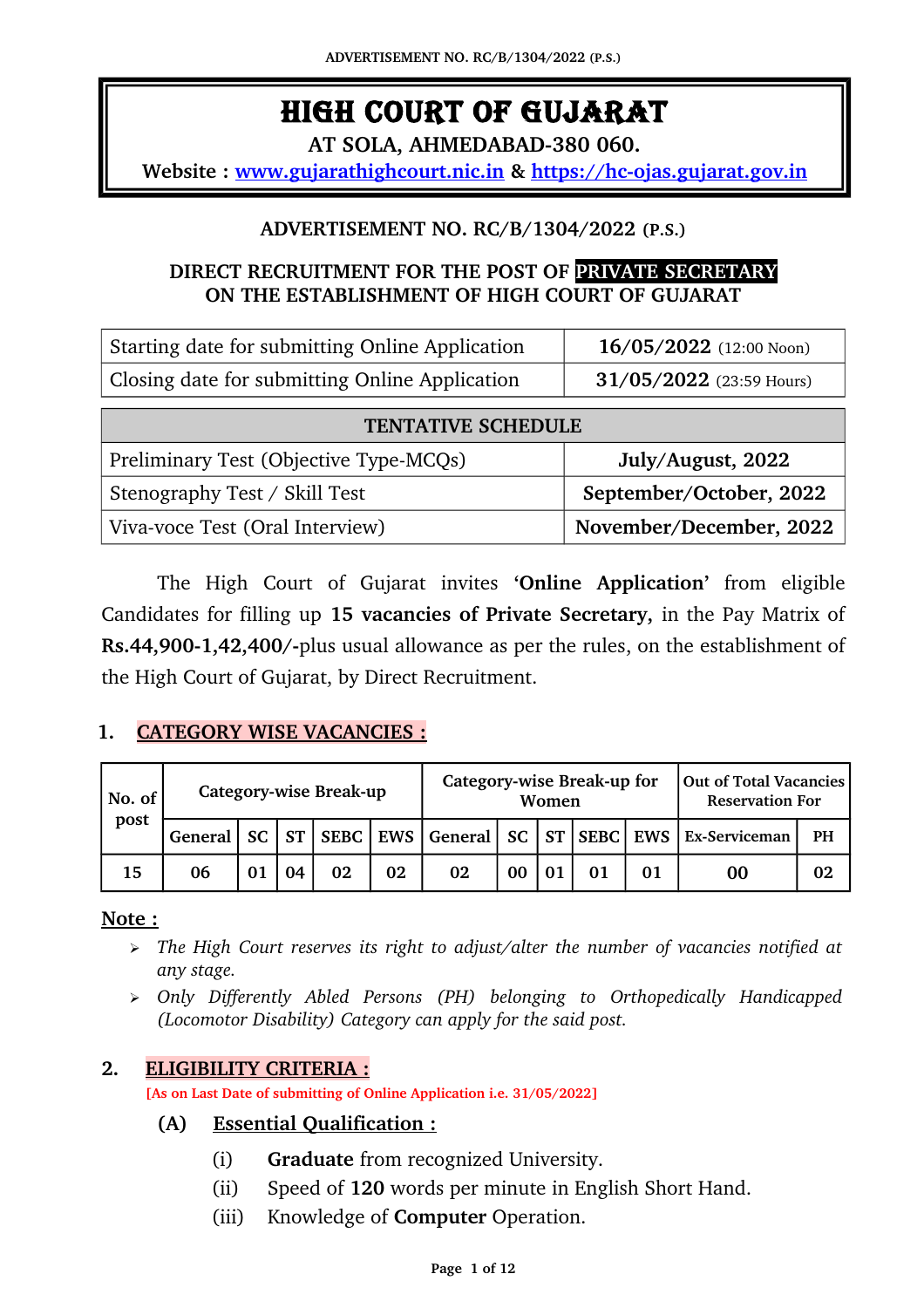# **(B) Knowledge of Computer :**

A candidate must possess a certificate regarding basic knowledge of computer as prescribed by the State Government from time to time.

# **(C) Age Limit :**

- (i) A Candidate applying to the said post, shall not be less than **18 years** and not more than **35 years** of age, as on the last date for submitting Online Application i.e. on **31/05/2022.**
- (ii) The Upper Age Limit may be relaxed as follows:

| Category                                                                            | <b>Age Relaxation</b>                                                                                                            |  |  |
|-------------------------------------------------------------------------------------|----------------------------------------------------------------------------------------------------------------------------------|--|--|
| <b>Unreserved Candidates</b>                                                        |                                                                                                                                  |  |  |
| SC/ST/SEBC/EWS Candidates<br>(of Gujarat Origin ONLY)                               | 05 Years                                                                                                                         |  |  |
| <b>Women Candidates</b>                                                             | 05 Years                                                                                                                         |  |  |
| Differently Abled Persons (PH)                                                      | 10 Years                                                                                                                         |  |  |
| Ex-Servicemen                                                                       | Actual service rendered plus 3 Years                                                                                             |  |  |
| Employees working in<br>the<br>Subordinate Courts or any other<br><b>High Court</b> | 05 Years<br>OR.<br>to the extent of equal number of years<br>for which service has been put in by<br>him/her, whichever is less. |  |  |

**Note:** *In view of the Government in General Administrative Department Resolution No. CRR/11/2021/450900/G.5, dated 14/10/2021, it has been decided by the High Court to grant Age Relaxation of 01 Year in Upper Age Limit in the instant Recruitment Process.*

(iii) In any case, the Upper Age Limit for any Candidate under any Category/Class, **shall NOT exceed 45 Years,** while availing the above mentioned Age Relaxations, as on **31/05/2022** [i.e Last Date for submitting the Online Application].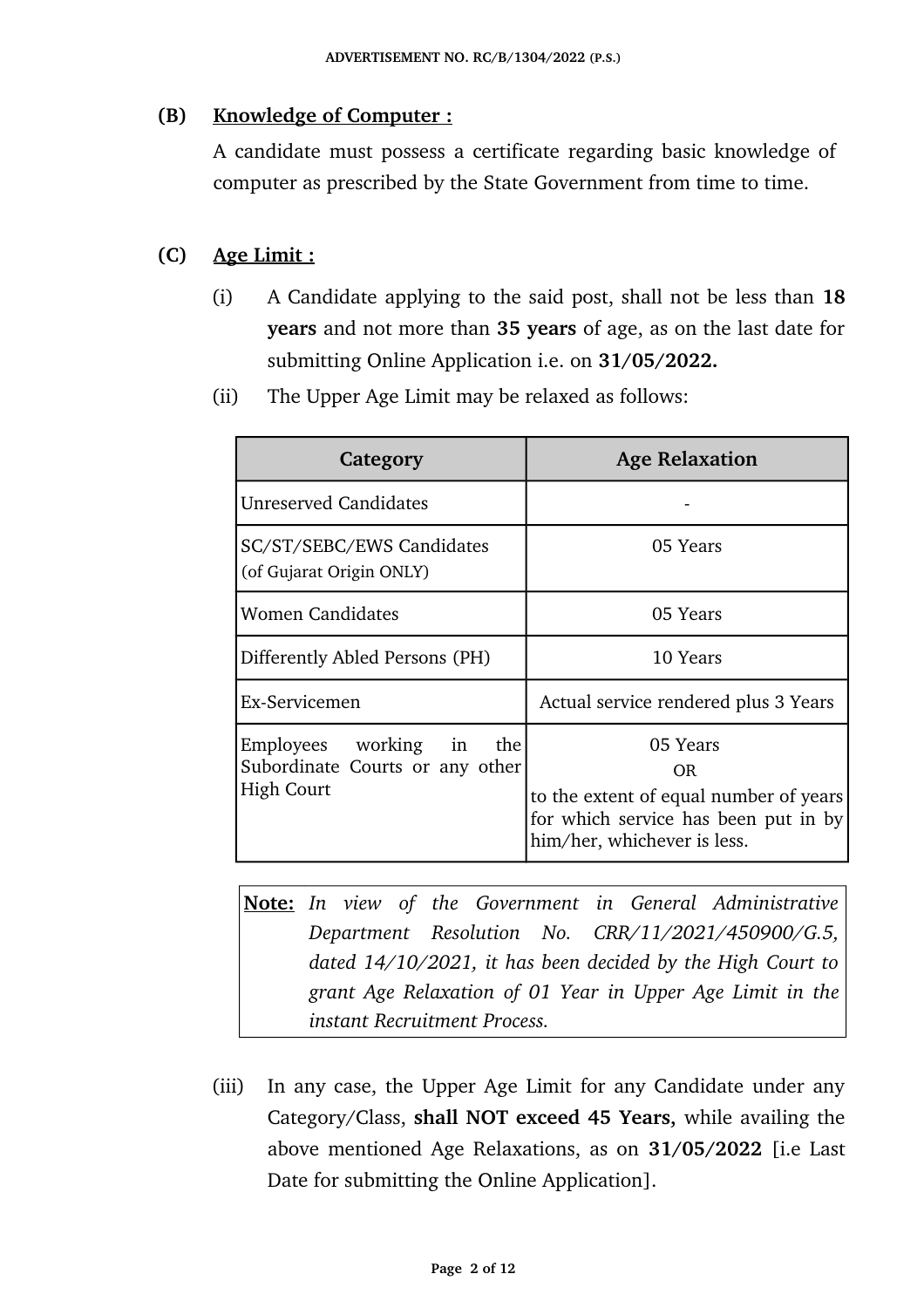#### **3. RESERVATION :**

- **(a)** Reservation for various Categories and Classes with respect to Scheduled Castes, Scheduled Tribes, Socially and Educationally Backward Classes, Differently Abled Persons (PH), Women and Economically Weaker Sections (EWS) shall be in accordance with the prevailing policies of the State Government.
- **(b)** Candidate belonging to the Reserved Categories in the State of Gujarat Origin, shall only be eligible for Reservation / Relaxation benefits.

#### **4. FEES AND MODE OF PAYMENT :**

- **(a)** Candidates belonging to **Scheduled Castes, Scheduled Tribes, Socially and Educationally Backward Classes, Differently Abled Persons (PH), Ex-Servicemen and Economically Weaker Sections (EWS)** shall be required to pay Fees of **Rs.500/** plus the usual Bank Charges and all **other candidates** shall be required to pay Fees of **Rs.1000/**- plus the usual Bank Charges via **"Print Application/Pay Fees"** Button through **SBI e-Pay**, provided on the webpage of HC-OJAS Portal-https://hc- **<u>ojas.gujarat.gov.in.</u>**
- **(b)** Carefully Read and Follow the Instructions/Help given thereat. Select the Mode of Payment i.e. Online Payment or Cash-Challan (Offline) (Cash-Challan will be generated Online at SBI e-Pay Website only).
- **(c)** In case of Online Payment Mode, after successful payment, Candidate will get **e-Receipt** of the same. However, if Transaction / Payment fails due to any technical reasons, follow the Instructions thereat.
	- **Note :** *eReceipt will be generated at the respective time ONLY i.e. after Successful Payment, soft copy as well as hard copy thereof should be preserved till the conclusion of the instant Recruitment Process.*
- **(d)** If Cash-Challan (Offline) Option is selected, Candidate is required to take printout of 'Challan' in **TWO Copies** and pay the requisite Fees before the Challan Expiry Date, at any of the SBI Branch, by submitting the said Challan to the Bank. The concerned Bank Branch will retain one copy of the 'Challan' and return the other copy to the Candidate.
	- **Note :** *Payment of Fees CANNOT be made after the expiry Date & Time mentioned in the Cash-Challan.*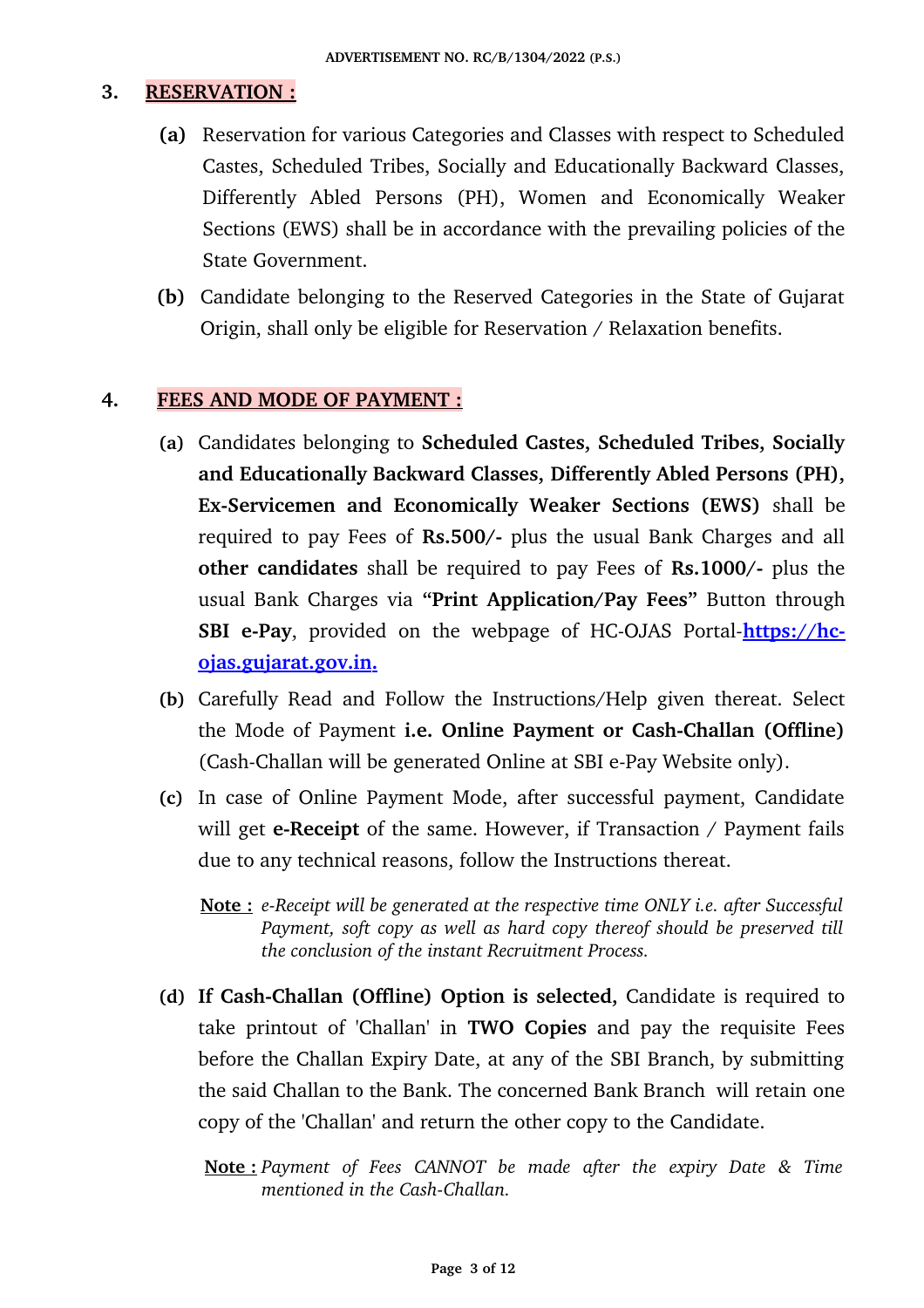- **(e)** The Candidates are advised to **preserve** the copy of the **eReceipt (Online) / Cash-Challan (Offline)** till the conclusion of the Recruitment Process.
- **(f)** Confirmed 'Online Application', submitted by the Candidate, will be considered as **VALID** Application, only after he/she remits the Examination Fees, as required, in the State Bank of India through **SBI e-Pay**, before due time.
- **(g)** Requisite Examination Fees can be paid through either Mode i.e. Online (from  $16/05/2022$  to  $31/05/2022$ ) or Offline (Cash-Challan) (till the Challan Expiry Date) and the same shall be considered as VALID.
- **(h)** Fees paid by **any other mode**, will NOT be considered as VALID Fees.
- **(i)** Fees once paid, shall **NOT be Refunded** OR shall **NOT be Adjusted** in any subsequent Recruitment Process, under any circumstances. No Correspondence/Communications/Phone calls should be made, to the High Court, on this count.

## **5**. **SCHEME OF EXAMINATION :**

The **Competitive Examination** will be conducted at **Ahmedabad** or at the Centre(s) decided by the High Court and Candidate(s) shall have to appear at their own cost in the respective Tests, which would consist of:

| (A) Preliminary Test (Objective Type-MCQs) | $\lceil 100$ Marks]        |
|--------------------------------------------|----------------------------|
| (B) Stenography / Skill Test               | $\lceil 60$ Marks $\rceil$ |
| (C) Viva-voce Test                         | $\lceil$ 40 Marks $\rceil$ |

- **(A) Preliminary Test (Objective TypeMCQs): (Tentatively scheduled in the month of July/August, 2022)**
	- i. The Preliminary Test would be of 100 Marks (Duration : 02 hours) consisting of Multiple Choice Questions (MCQs), each of 1 Mark. For every wrong/multiple answer, there shall be Negative Marking of 0.33 Marks.
	- ii. Syllabus for Preliminary Test : General Knowledge, English Language & Grammer, Gujarati Language, Current Affairs, Numerical & Mental Ability and Computer Fundamentals/Operation, etc.
	- iii. The Preliminary Test (Objective Type-MCQs) shall be administered through an O.M.R. Sheet and shall be evaluated/assessed by O.M.R. Sheet Scanning Machine and therefore, re-evaluation/rechecking/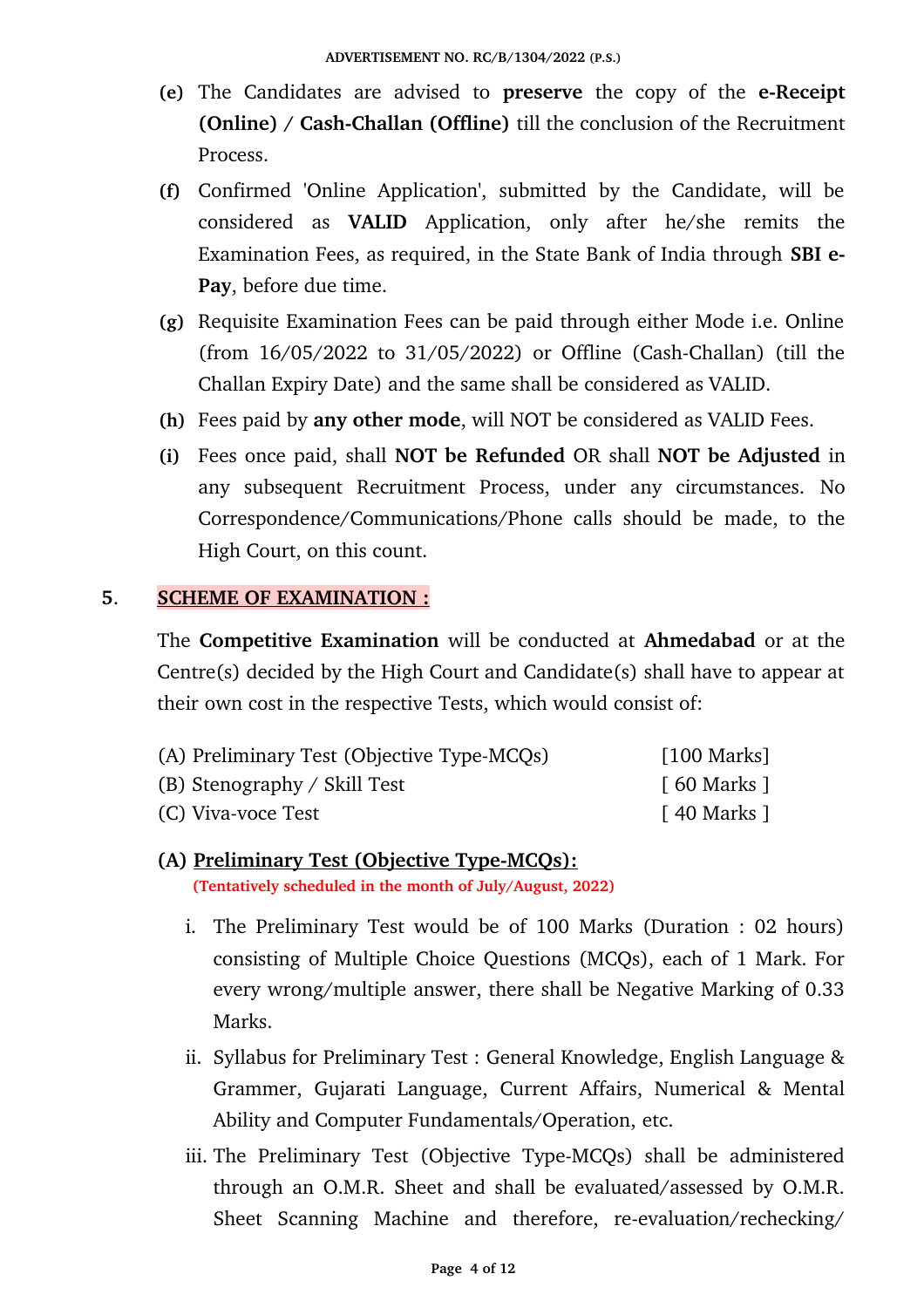reassessment of O.M.R. Sheets will not be entertained by the High Court.

- iv. The Candidates shall have to secure minimum **50 %** in the Preliminary Test and only those qualifying therein, shall be allowed to appear for **Stenography/Skill Test.**
- v. Marks obtained in the Preliminary Test (Objective Type-MCQs) will **not be considered for determining the merits, for preparing the Final Merit List.**

## **(B) Stenography/Skill Test [60 Marks] :**

 **(Tentatively scheduled in the month of September/October, 2022)**

- i. The Stenography/Skill Test for Speed of 120 words per minute in English Short Hand/Stenography, would be of 60 Marks. [Duration: 8 Minutes (Dictation-2 Paragraphs, each of 4 Minutes)] with Transcription time of 50 minutes.
- ii. Candidates appearing for the Stenography/Skill Test shall have to take the Dictation in **SHORTHAND NOTATIONs only** and those found to be taking/taken dictation in longhand, would be disqualified forthwith.
- iii. Candidate shall have to secure minimum 60% Marks in Stenography/Skill Test.

## **(C) Viva-voce Test [40 Marks] :**

 **(Tentatively scheduled in the month of November/December, 2022)**

- i. Viva-voce Test shall be of **40 Marks**.
- ii. Suitability of the Candidates will be assessed on the basis of one's Personality, General Knowledge & Legal Knowledge, Basic Knowledge of Computer Application, etc.
- iii. The Candidates shall have to secure minimum **40%** Marks in the Vivavoce Test.

## **6. SELECTION PROCEDURE:**

- (a) The **Select List & Wait List** will be prepared on the basis of **Aggregate Marks** obtained by the Candidates in the **Stenography/Skill Test & Viva-voce Test.**
- (b) The **Wait List** would consist of not more than 20% of the Category-wise **Notified Vacancies** and shall be operated during the validity period of the Select List/Wait List.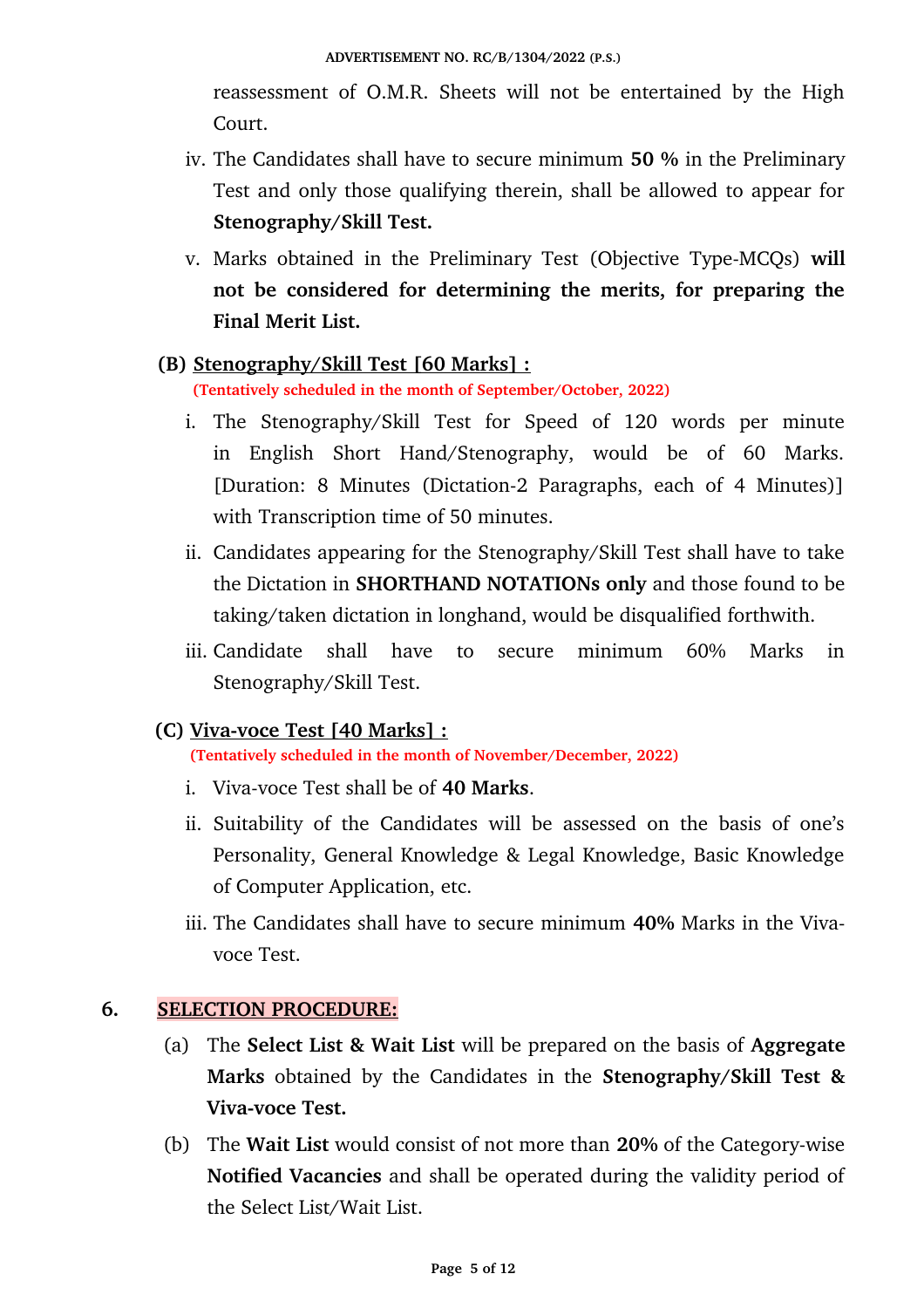- (c) The **Select List / Wait List** shall remain in force for a period of **01 (One)** Year, from the date of its publication or until the publication of a fresh  $List(s)$ , whichever is earlier. However, if the vacancies in a particular year are not substantially higher than the number of Candidates remaining in the existing Select List / Wait List, the period of such Select List/Wait List may be extended by the High Court not exceeding One year, so as to make appointment against such vacancies from the said Select List/Wait List.
- (d) Any Candidate who does not accept the offer of appointment within the specified time-limit, shall lose his/her right to appointment and the High Court shall operate the Select List/Wait List, as the case may be.
- (e) The High Court reserves the right to adopt appropriate method of shortlisting the Candidate at any stage.
- (f) The **Select List/Wait List** will be published on **High Court website** as well as on **HC-OJAS** Portal.

## **7. DISQUALIFICATION FOR APPOINTMENT :**

### **No person shall be eligible for appointment to the service**

- (a) unless he/she is a **citizen** of India.
- (b) if he/she is **dismissed** from service by Central Government or any State Government or U.Ts. or any High Court or Statutory or Local Authority.
- (c) if he/she has been **convicted** of an offence involving moral turpitude or who is or has been permanently **debarred** or **disqualified** by the High Court or the Union/State Public Service Commission or by any Recruiting or Examination Conducting Authority from appearing in Competitive Examinations or Selections.
- (d) if he/she directly or indirectly **influences** the Recruiting Authority by any means for his/her candidature.
- (e) if he is a man, has **more than one wife** living and if, a woman has married **a man** already having **another** wife.
- (f) if he/she may be found in **possession** with any **electronic gadget(s) and/or indulging in unfair practices during any of the Examination / Test.**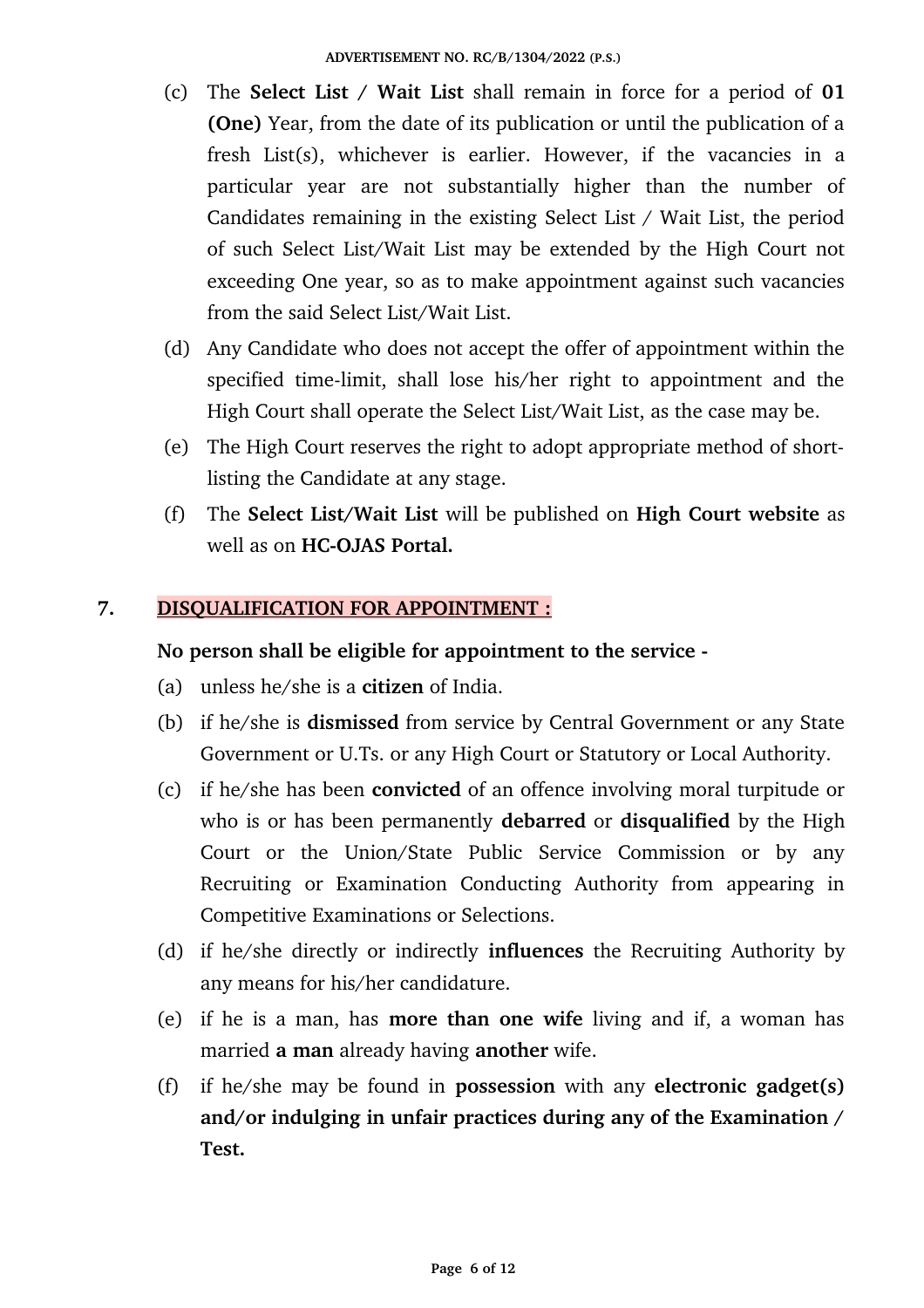## **8. HOW TO APPLY :**

(a) Before filling-up the 'Online Application', Candidate is advised to **thoroughly read and understand the Detailed Advertisement** and the Instructions herein and should ensure that he/she fulfills all the **eligibility criteria and other norms** mentioned above and that the particulars filled-in by him/her are **true and correct** in all respects.

In case, it is detected at any stage of Recruitment Process or even before Appointment that a Candidate does/did not fulfill the eligibility norms and/or that he/she has/had **suppressed / twisted or truncated any material facts,** his/her **Candidature** shall be liable to be **Cancelled**. If, any of these shortcomings is/are detected even after **Appointment**, his/her service will be liable to be **terminated** with immediate effect.

- (b) Candidate should have his/her own/family member's **registered Mobile** Number and the same should be kept active during the entire Recruitment Process as SMS alerts for the various Tests are also likely to be sent on the said Mobile Number, registered in the 'Online Application'.
- (c) Candidate should scan his/her **photograph** having **5 c.m. of height and 3.6 c.m. of width (15kb)** and **signature** having **2.5 c.m. of height and 7.5 c.m. of width (15kb)** in **.jpg format** for uploading the same at relevant space in the Online Application.
- (d) Steps for submitting 'Online Application' through the 'HC-OJAS' **Module**:
	- 1) Fill-up all the Fields given in Online Application including mandatory Fields, carefully.
	- 2) **'Save'** the Online Application, by clicking **'Save'** button.
	- 3) Thereafter, a new pop-up window will appear, displaying the 'Application Number', meaning thereby the Application is saved successfully. Candidate shall, **note down the entire string of the Application Number** (e.g. **HCG/202223/97/11111**). By clicking 'Show Application Preview' Button, on-screen preview of the Application will be displayed.
	- 4) Thereafter, by entering **Application Number and Date of Birth,** upload scanned **photograph** and **signature** at relevant space on the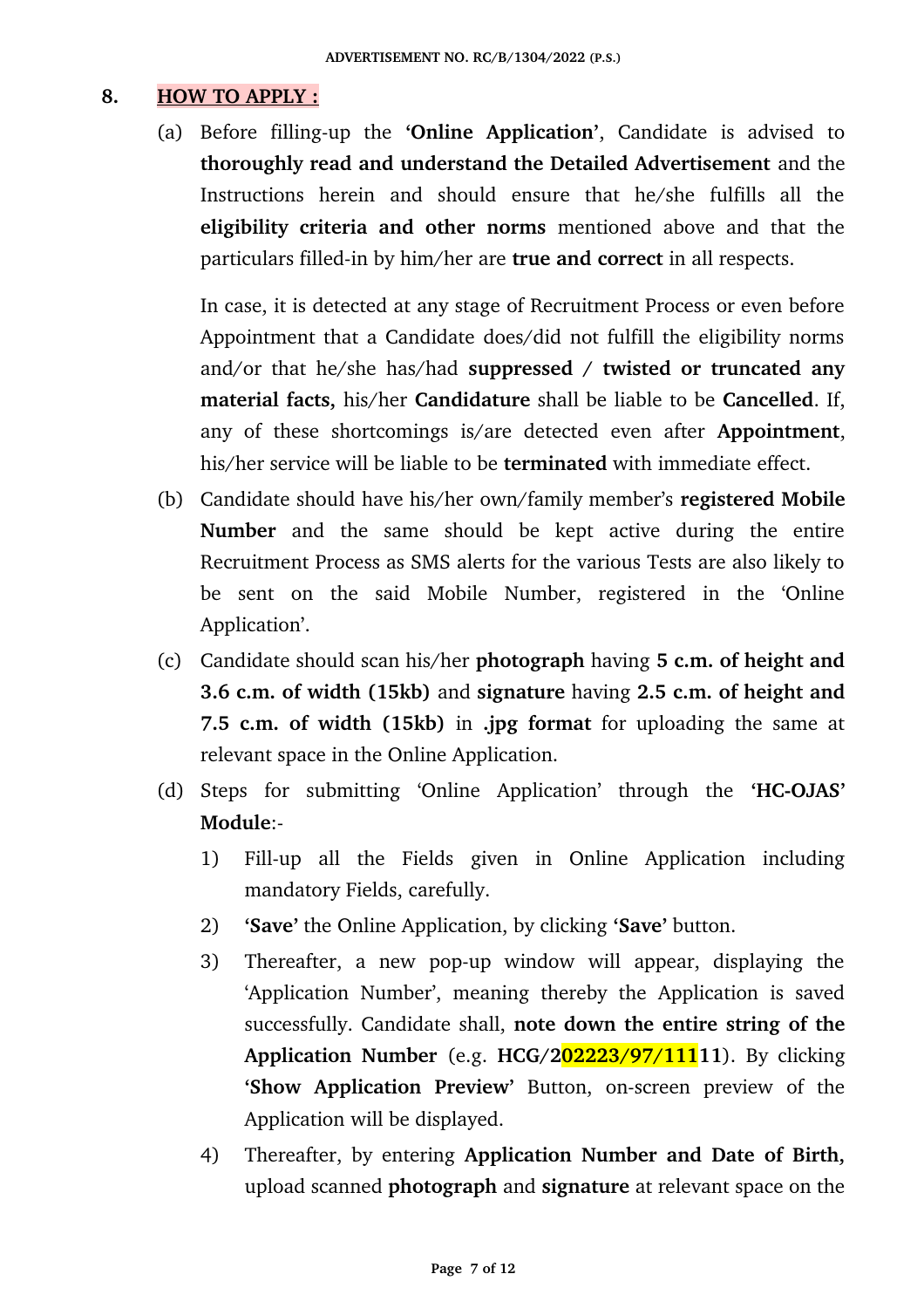application and ensure that, the uploaded 'Photograph' & 'Signature', are distinctly recognizable, after uploading.

- **Note:** *Please ensure that the 'Scanned Signature' of the Candidate alone should be uploaded, as the same will be verified by the High Court, at each stage, and if the same does not match with the signature of the Candidate, at the time of successive verifications during the Recruitment Process, his/her Candidature is likely be rejected forthwith.*
- 5) If necessary, by using his/her Application Number and Date of Birth, a Candidate can edit his/her Online Application through **'Edit Application'** Button until his/her Application is Confirmed by the Candidate.
- 6) After filling-up all the required/mandatory fields in the Online Application, correctly and duly verified by the Candidate, he/she is required to '**CONFIRM**' the Application, by clicking '**Confirm** Application' Button/Tab on the Main Menu. Thereby a pop-up window will appear, wherein the Candidate has to enter his/her Application Number and Date of Birth and then click on **'Confirm Application'** Button.
- 7) **Please note** that, after Confirmation, further editing of one's Online Application will not be permitted by the System and the same will be treated as Final Application for the particular post.
- 8) The Candidate should preserve his/her **Application Number** and **Confirmation Number** for future reference and use, till the conclusion of the Recruitment Process.
- 9) The Candidate is now required to pay the requisite Fees by clicking **"Print Application/Pay Fee"** Button. Carefully follow the Instructions/Help given thereat. Candidates will be re-directed to SBI e-Pay website. Select the Mode of Payment i.e. Online Payment or Offline (Cash-Challan will be generated Online, by Selecting 'Cash' Option).
	- **Note: (a)** *If 'Cash' (Offline) Option is selected, Candidate is required to take the printout of 'Challan' in TWO copies, generated through SBI ePay and pay the Fees at any of the SBI Branch by submitting the said Challan to the Bank.*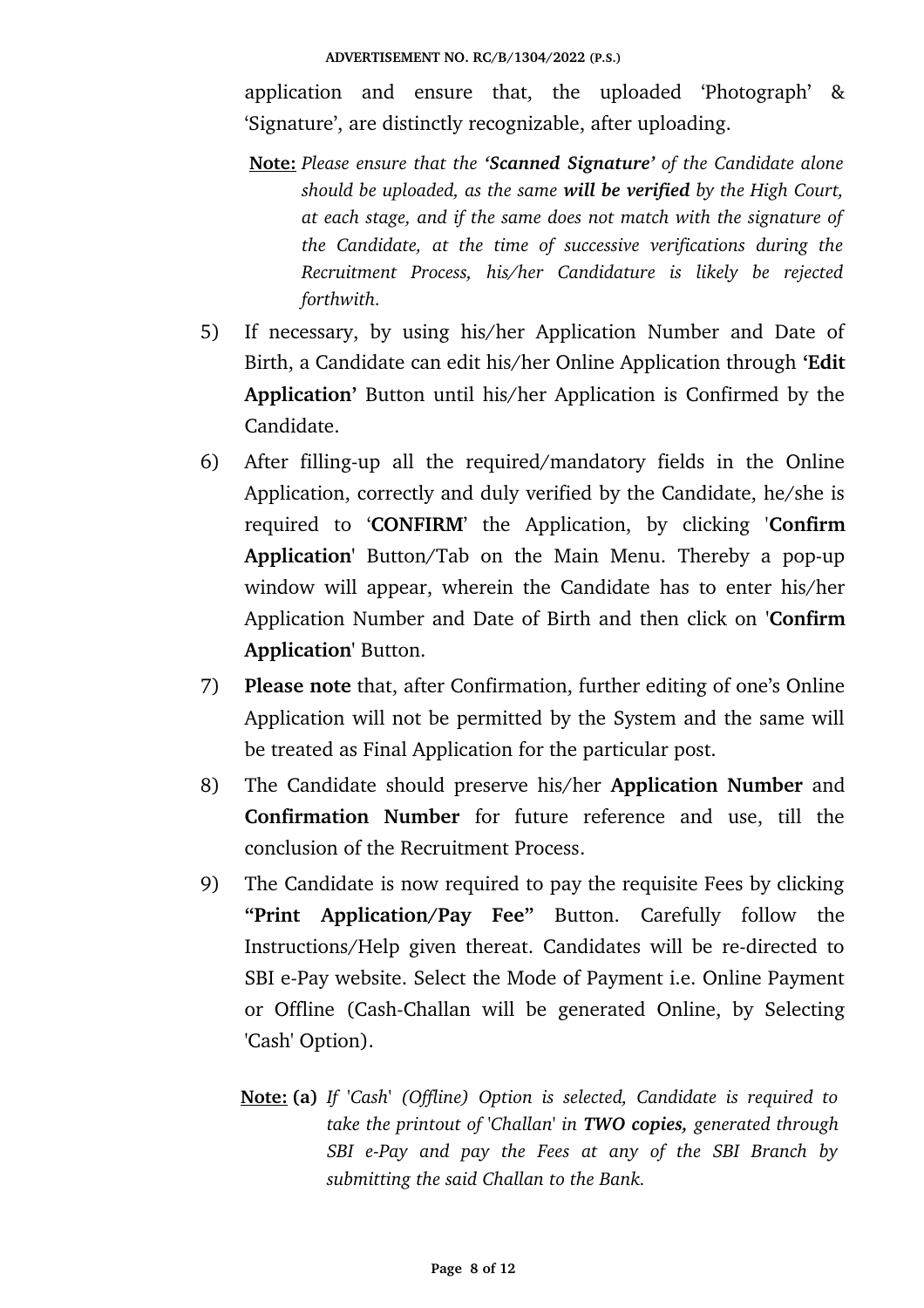**ADVERTISEMENT NO. RC/B/1304/2022 (P.S.)**

- **(b)** *ONLY After Payment of requisite Examination Fees, through either Mode i.e. Online (from 16/05/2022 to 31/05/2022) or Offline (Cash-Challan) (till the Challan Expiry Date), Confirmed Online Application shall be considered as VALID.*
- 10) At the end of the process, the Candidate shall take the '**Print Out**' of his/her **'Confirmed Application'** by clicking **'Print Application'** Tab in the Main Menu and retain atleast **TWO** copies of the same for future reference & use.
- 11) **Please note** that the Candidate is **not required** to and should not **send** copy of his/her **Online Application and/or any testimonials/ documents to the High Court.** They should produce the same, as and when called for.
- (e) **Please note** that the above is the general procedure for applying Online. **No other mode** of Application or incomplete Application(s) shall be considered as VALID and in such cases, the Application(s) are liable to be rejected outright.
- (f) A Candidate shall not apply **more than once,** for any reason at all.

# **9. GENERAL INSTRUCTIONS :**

- (a) Benefit(s) of **Relaxation** in Upper Age Limit and/or Examination Fees shall be granted to the Candidates belonging to Reserved Categories i.e. SC/ST/SEBC/EWS/PH (only Orthopedically disabled) / Ex-Servicemen, provided that requisite Certificate in respect thereof, issued by the Competent Authority, is provided by the Candidate as and when called for. The final decision, as to the suitability of a Candidate for the post shall rest with the High Court.
- (b) The Candidate who has **successfully submitted CONFIRMED Online Application & paid the requisite Examination Fees,** shall only be eligible for appearing at the Preliminary Test and/or Stenography/Skill Test and/or Viva-voce Test, subject to their qualifying thereat.
- (c) The decision of the High Court as to the **eligibility** or otherwise of a candidate for admission to the Preliminary Test and/or Stenography /Skill Test and/or Viva-voce shall be final. No candidate, to whom **e-Call** Letter has NOT been issued by the Recruiting Authority, shall be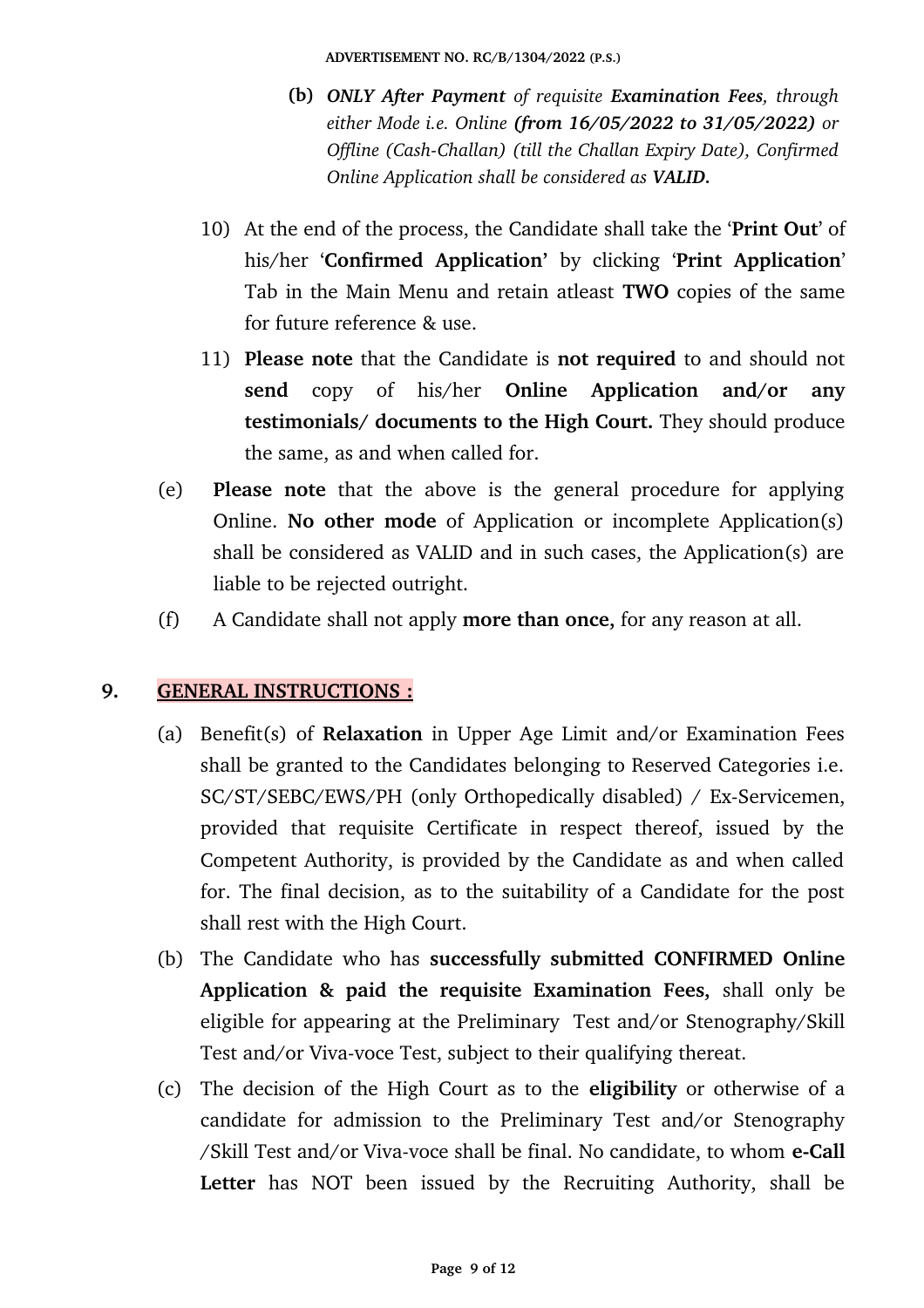allowed to appear for the Preliminary Test and/or Stenography/Skill Test and/or Viva-voce Test.

- (d) The Candidate shall have to appear **at their own expenses**, to-and-fro, for the Preliminary Test and/or Stenography/Skill Test and/or Vivavoce, if called for, at the place and time that may be decided by the High Court.
- (e) Candidate shall be **required to download** his/her **e-Call Letter** from the Website - https://hc-ojas.gujarat.gov.in, during the Preceding Week, by using **Advertisement No.,** his/her **Confirmation No.** and **Date of** Birth, for appearing at the respective Examination/Viva-voce and the same may be communicated at the relevant time, through **'SMS'** on the Mobile Number registered in the 'Online Application' of the candidate concerned.
- (f) The list of **eligible/qualifying candidates** will be placed on **High Court website** as well as on **HC-OJAS** portal, at the relevant time.
- (g) At every stage of examination, Candidate shall produce, **Identity proof** i.e. Election Card / PAN Card / valid Driving License / valid Passport / Aadhar Card, etc. in original & a copy thereof, along with the 'e-Call Letter-cum-Admission Slip'.
- (h) **Entry in the Compound of the Examination Centre with Mobile/Cell Phone, Tablets, Laptop, Electronic Gadgets etc. is strictly prohibited. No arrangement for safe keeping, will be arranged, which may kindly be noted.**
	- **Note:** *A Candidate who is found indulging in unfair practices, viz. copying or misconduct during examination, using electronic gadgets or Mobile Phones etc., tampering with Question Paper / Examination Material, influencing any Official concerned with the Examination Process, will be debarred from the present Recruitment Process as also from future Recruitment Processes to be conducted by the High Court for any number of years or permanently, as may be decided by the High Court.*
- (i) **Result** of all Examination/Test will be made available on the High Court websites and/or by any other mode that may be decided by the High Court.
- (j) ONLY after conclusion of the Recruitment Process, Results (Marks) of each stage of Examination will be made available to each Candidate, except the Candidate(s) disqualified at any Examination Stage, by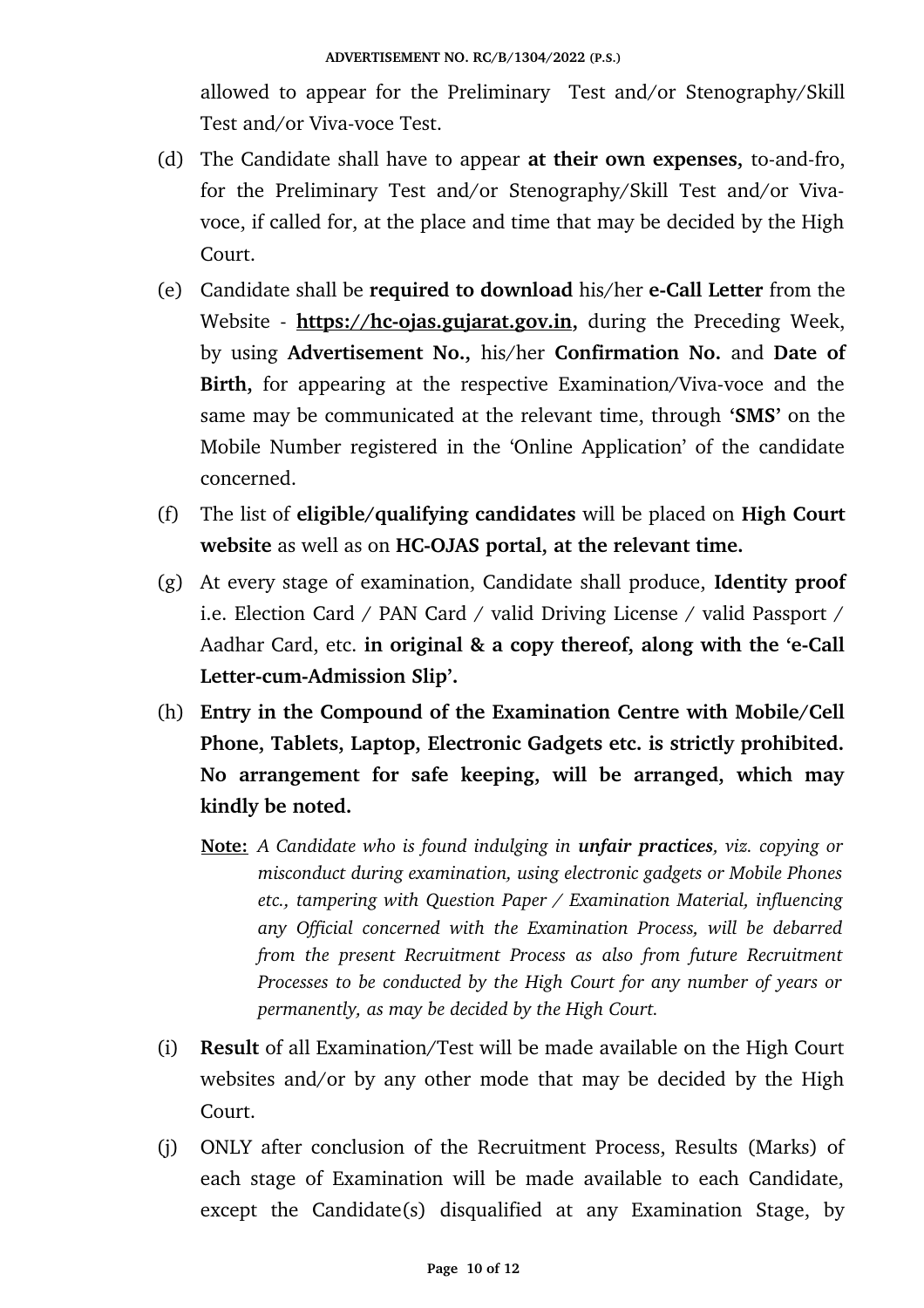providing a link to a web-page on the HC-OJAS website – **https://hcojas.gujarat.gov.in**, with individual password (OTP – One Time Password) via, SMS on his/her registered mobile number.

- (k) **Mere success** in the Examination shall not confer any **right to appointment** and no Candidate shall be appointed to the post unless the High Court is satisfied, after such **inquiries** as may be considered necessary that the Candidate is **suitable** in all respects for appointment to the post.
- (l) The selected Candidate will not be appointed unless the **Medical** Authority specified by the High Court, certifies him/her to be fit to discharge the duties ascribed to the post.
- (m) Candidate is required to produce the following **original testimonials/** documents as well as one set of self-attested copies thereof along**with recent passport size colour photograph, as and when called for,** by the High Court :
	- (i) **Print-out** of the duly filled-in (Confirmed) **'Online Application'** along-with e-Receipt/Challan.
	- (ii) **School Leaving Certificate or Birth Certificate** issued under Birth & Death Registration Act.
	- (iii) **Marksheets** and **Certificates** of SSC, HSC & Essential Qualification as stipulated in Para 2(A) above, as per requirement/applicable.
	- (iv) Certification showing the requisite **Speed in English Stenography.**
	- (v) Certificate of Basic Knowledge of Computer.
	- (vi) **Caste Certificate** issued by the Competent Authority of the State of Gujarat, in case, the Candidate has applied under Reserved Category (SC/ST/SEBC) and if belongs to SEBC Category, **Non-Creamy Layer Certificate** valid for the current financial year.
	- (vii) Economically Weaker Section (EWS) Eligibility Certificate issued by the Competent Authority of the State of Gujarat, in case the Candidate has applied under EWS Category. The validity of the said certificate will be in accordance with provisions prescribed by the State Government.
	- (viii) In case of **Differently Abled (PH)** (Orthopedically Handicapped) Candidate, **(a)** a Certificate from a Competent Authority to the effect that he/she has a **locomotor disability of not less than 40%**